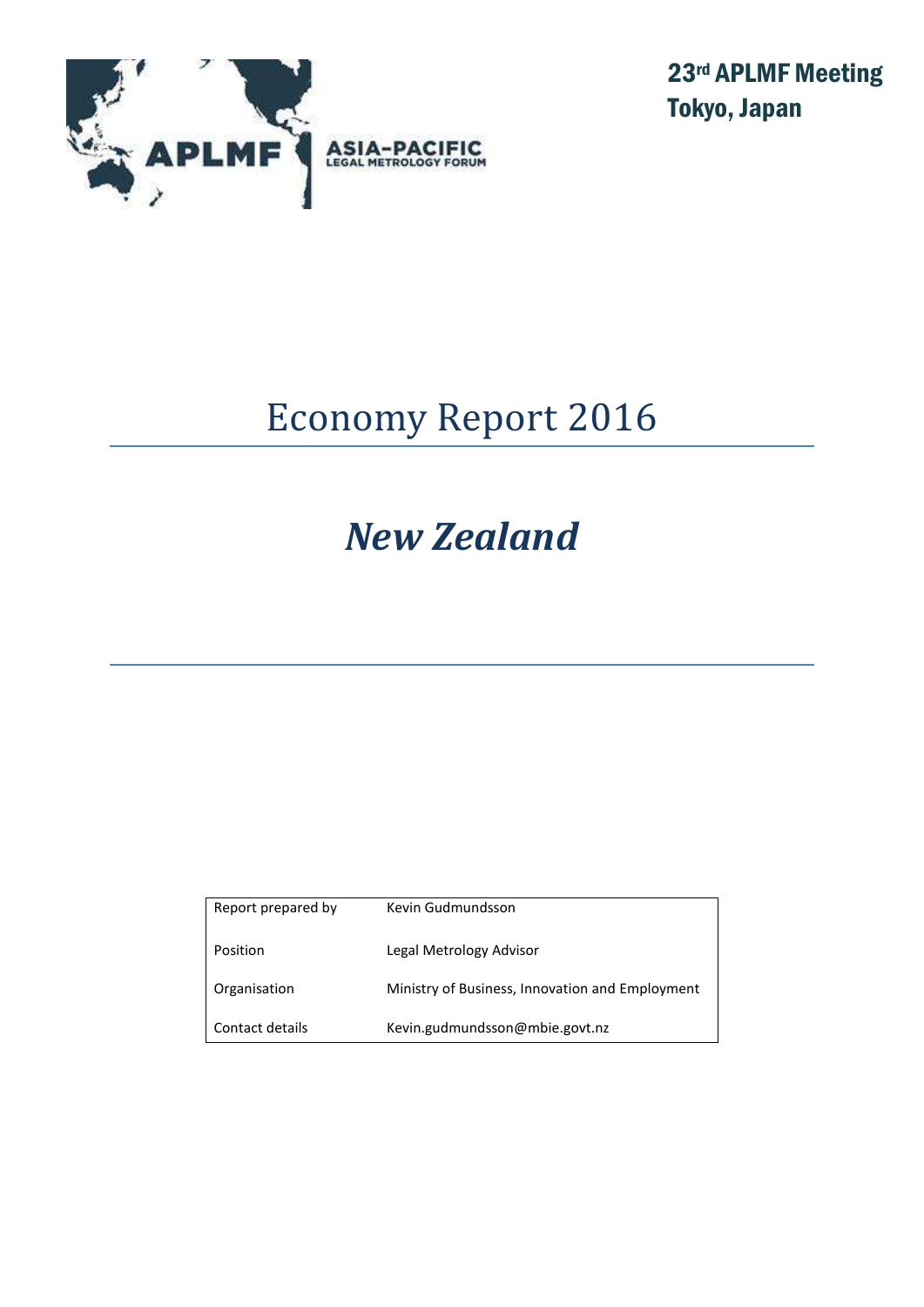# **SECTION 1 – Organisation and structure for metrology**

# **Organisation Structures**

| <b>Specialty</b>     | <b>Scientific metrology</b>  | <b>Legal metrology</b>                                 |
|----------------------|------------------------------|--------------------------------------------------------|
| Organisation         | Callaghan Innovation         | Ministry of Business, Innovation and Employment (MBIE) |
| <b>Business Unit</b> | <b>Measurement Standards</b> | <b>Trading Standards</b>                               |
|                      | Laboratory                   |                                                        |
| <b>Manager</b>       | <b>Fleur Francois</b>        | Stephen O'Brien                                        |
| Location(s)          | Wellington                   | Head office - Wellington                               |
|                      |                              | Primary Laboratory - Auckland                          |
|                      |                              | Secondary Laboratory - Wellington & Christchurch       |

Relevant organisations

- [Ministry for Primary Industries](https://www.mpi.govt.nz/) Food Hygiene, increase sustainable resource use, and protect New Zealand from biological risk
- [Ministry of Transport](http://www.transport.govt.nz/)  Taxi meters
- [Maritime NZ](http://www.maritimenz.govt.nz/)  Maritime safety (SOLAS)
- [Medsafe](http://www.medsafe.govt.nz/) Medical Devices
- **[Electricity Authority](https://www.ea.govt.nz/)** Electric vehicle charging stations

# **Legislative Frameworks**

Primary Legislation - Weights and Measures Act 1987 Secondary Legislation - Weights and Measures Regulations 1999

## **Legislative changes – hygiene updates to the Weights and Measures Act**

Minor updates to the Weights and Measures Act have been proposed to improve operation and capture. It is not expected to have major impact on the operation of legal metrology but will ensure that terminology and language is contemporary. For example the updates will include the relatively new trading practise in New Zealand where traders either hire or lease a weighing or measuring instrument for trade use instead of purchasing. The update will include situations where the instrument hired or leased is found to be non-compliant.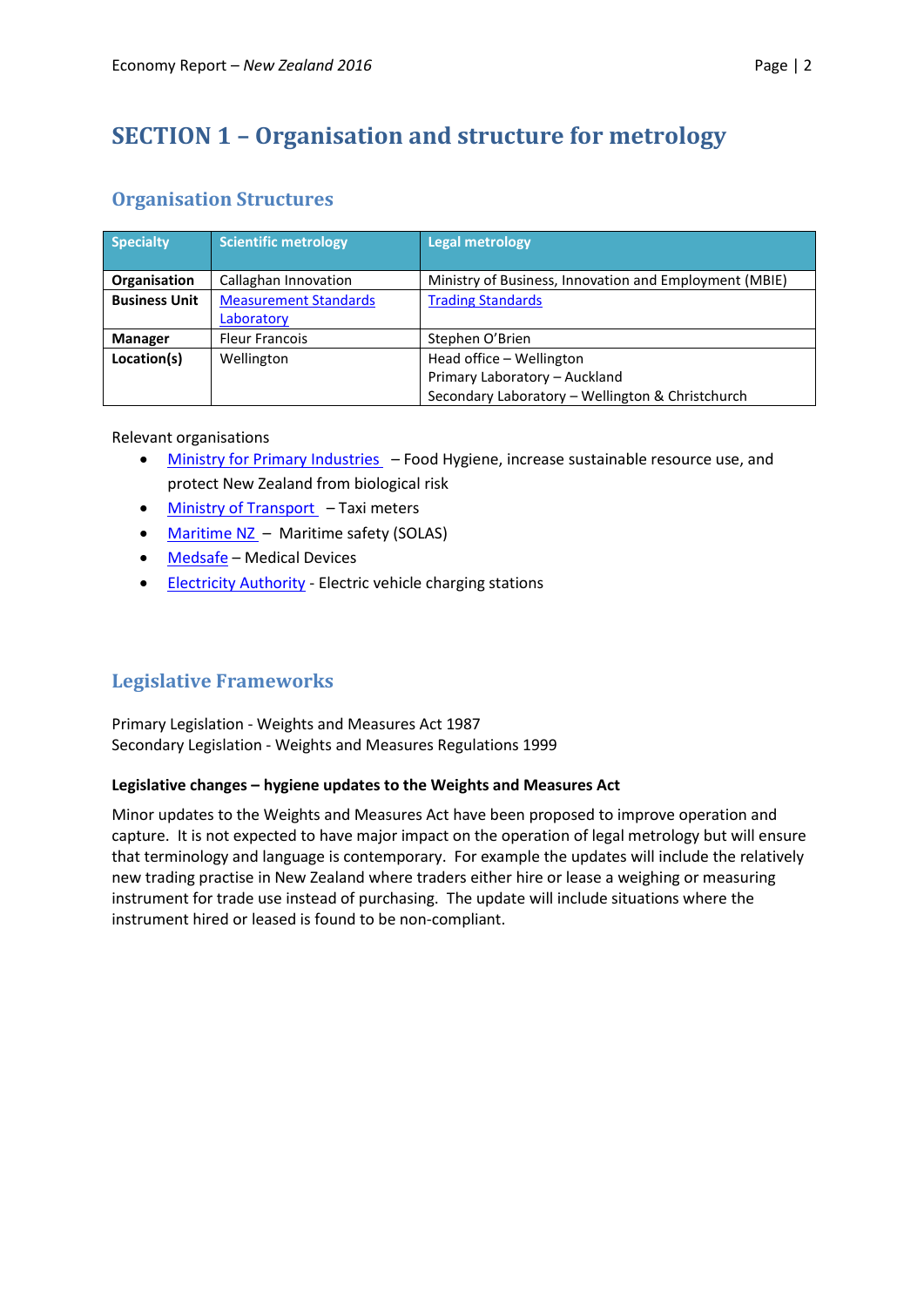#### **Trade Measurement – Technical Policies**

Since the introduction of the accreditation scheme in 1991, Trading Standards has released numerous technical policies and decisions in relation to how an instrument is set up and tested. The majority of these were to provide clarity on technical issues on the verification and certification of instruments that were not included in the Act. The policies were normally based on requirements already detailed in OIML Recommendations, for example auxiliary devices and printed and stored information.

All previously released technical policies in relation to the testing and examination of weighing and measuring instruments have been reviewed and revised into a single technical document for our Accredited Persons (approved verifiers).



# **International arrangements and engagement**

### **Hosted Chinese Society of Measurement**

In January 2016, Trading Standards hosted a delegation of three senior officials from the Chinese Society of Measurement (CSM) to exchange information and identify areas of possible future cooperation. CSM has a membership of 8,500 individuals who represent universities, test laboratories, industry and regulators. The meeting was productive and it was useful to exchange information on the methods used by both organisations to raise the profile of metrology.

### **Technical Advisor represents NZ at OIML R117**

The Technical Committee members met in Delft, Netherlands to review OIML R117:2007, an international recommendation for 'Dynamic Measuring Systems for Liquid other than Water". This standard covers the approval requirements for liquid measuring systems such as, fuel dispensers, milk meters, compressed gas and cryogenic liquids.

A total of 30 participants including evaluation authorities and private manufacturers took part in the project group meeting.

The review was carried out with an aim to achieve full agreement and compatibility between all three parts of the recommendation and to ensure current and emerging technologies are included. The members also discussed the possibility to detail test procedures for the complete measuring systems.

Trading Standards contributed towards the clarification of the software requirements, direct sales with public, blending dispensers and milk measuring instruments.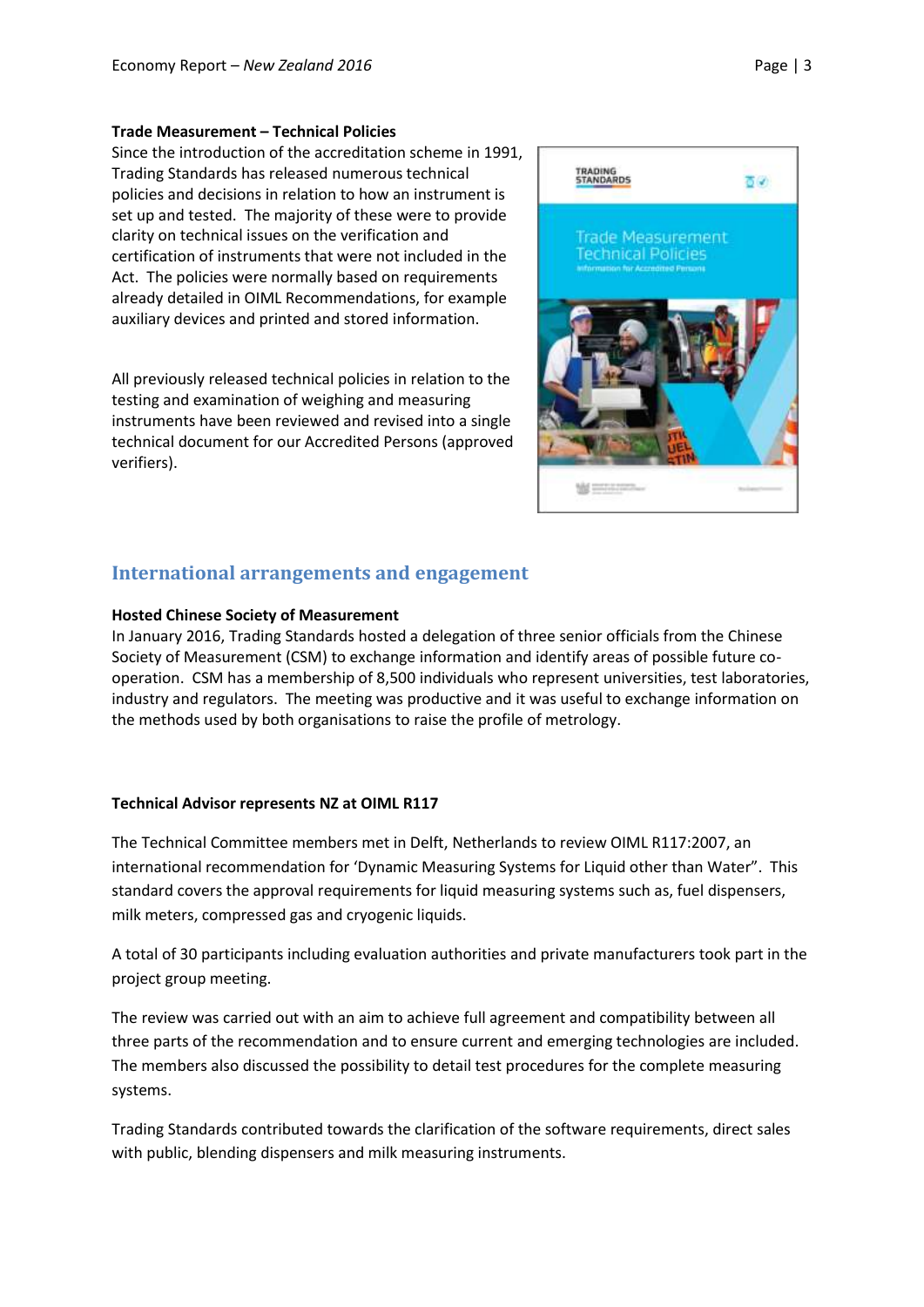# **SECTION 2 – Key activities of 2015/16**

# **Working with industry**

## **Chicken industry – fluid is not meat**

Trading Standards has been in in dialogue with the Poultry Industry of New Zealand for over a year now discussing whether the fluid that has exuded from the poultry after it has been packed forms part of the net quantity statement.

Water and other processing aids are added for hygiene and technical purposes during manufacture. Chicken meat will naturally absorb this water during processing; however manufacturers are required to allow suitable drip time post processing for this fluid to expel.

A sampling project was conducted in supermarkets and found fluid accounted for up to 8% of the weight of whole chickens and 12% of chicken breasts. This is fluid which has either pooled in the packaging or absorbed into a soaker pad.

Trading Standards is of the position that this fluid is not considered meat and should therefore not be included in the net quantity statement.

There are a number of reasons to support this:

- The fluid is not considered meat according to the definition of meat within the Australia / New Zealand Food Standards Code, as the fluid includes water and other processing aids
- The product is named 'chicken' as opposed to 'chicken and fluid'
- The fluid is not considered a food
	- $\circ$  To fall within the definition of food in the Act and Regulations, something must be either *used* or *represented for use* as a food or drink. It will also include any *constituent* of that food or drink, or anything that is intended to be mixed with or added to any food or drink
- An ordinary consumer would not consider that chicken fluid is to be used as food
- When a soaker pad is used to absorb fluid, that has exuded from the meat, the fluid is rendered unusable by a consumer
- The Poultry Industry association preparation video advises to dry the chicken with a paper towel before cooking

Trading Standards has been in consultation with the industry association, who represent the major poultry manufacturers in New Zealand, to seek voluntary compliance, however the association is maintaining an opposing position.

Trading Standard is now looking to:

- Survey consumers
- Conduct another sampling exercise, which is followed up with full Average Quantity Inspections where non-compliance is detected

Trading Standards is eager to see this matter resolved amicably without commencing legal action.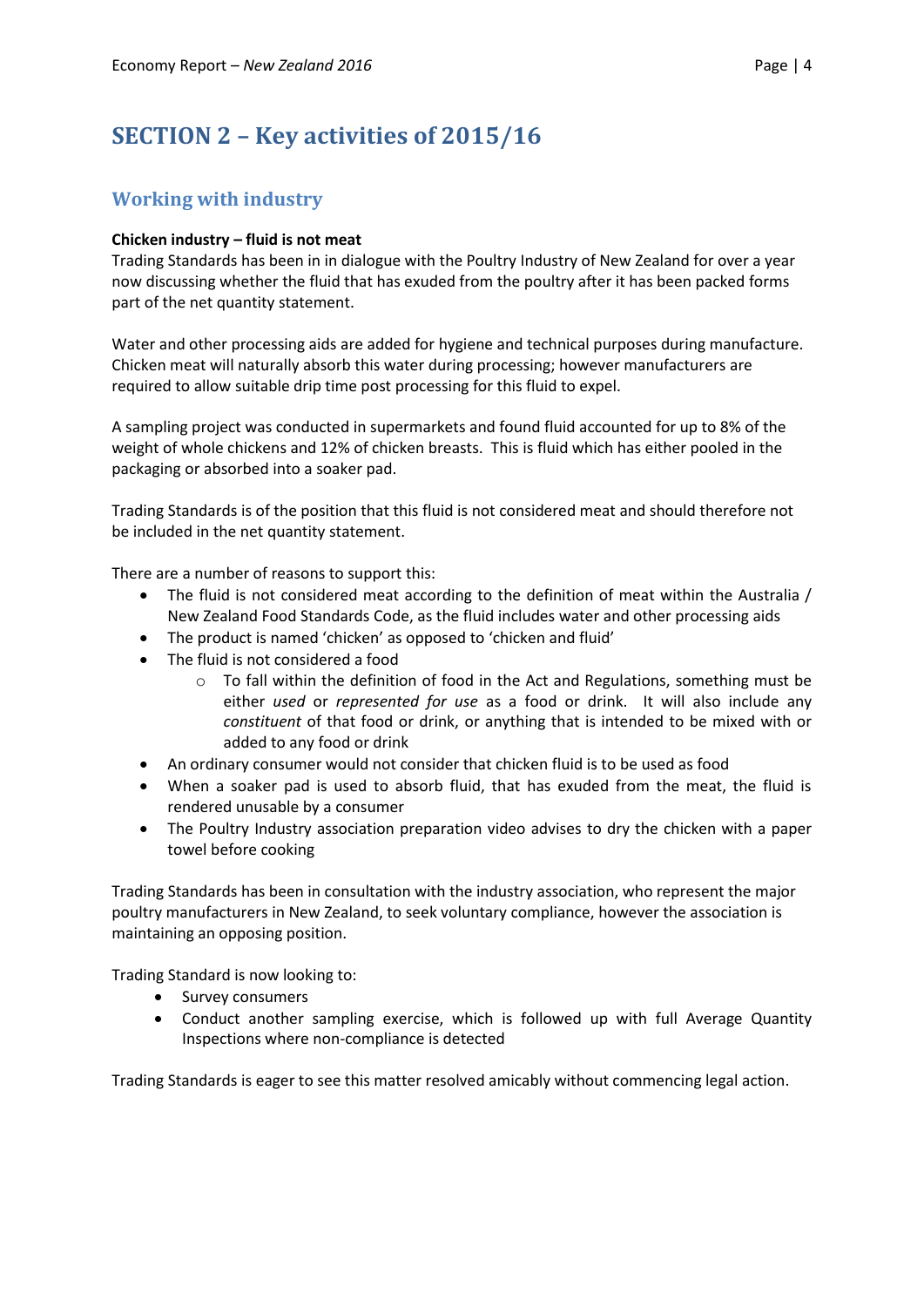### **Engaging with industry associations**

Trading Standards continue to engage with industry associations to filter information and news to their members. An example includes being asked to present at the annual NZ Wine Industry Association meeting to discuss international marking requirements.

Retail Meat NZ, an association that represents 85% of all meat products sold by retail, have included information on weights and measures in their newsletters and are also introducing elements of complying with the weights and measures requirements into their apprentice butcher scheme.

# **Protecting consumers**

### **Ministry of Transport (MOT) review how taxis operate in New Zealand**

The MOT released a consultation paper which proposed to move away from requiring taxi meters to be verified and to adopt an approach based on fair negotiation and contract between the customer and the taxi driver or adopting an 'Uber' style system.

Trading Standards held a meeting with the MOT policy makers and presented the internationally recognised system for approving taxi meters, verifying them and also highlighted the potential for consumers to be disadvantaged if the taxi meter could not be relied upon for accurately recording the fair.

The MOT is continuing to develop this policy but early indications is that it will specify that where a taxi meter is present; it must be sealed and verified to recognised standards.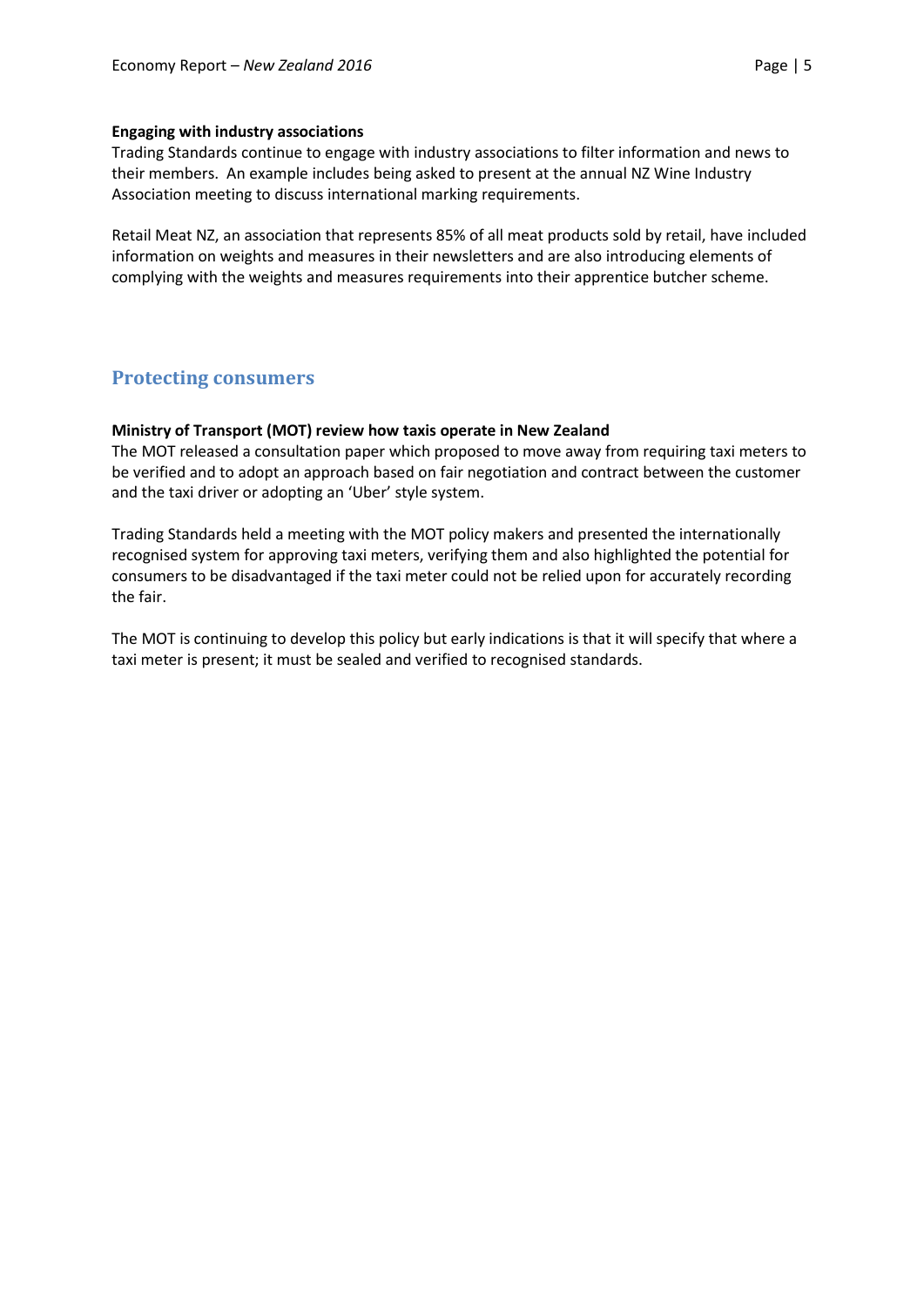# **Major projects - What we did, and what we learned**

**Shipping containers now need a verified weight using a trade approved and verified instrument** All shipping containers for export from New Zealand must have a verified weight before they can be loaded on a ship. This follows an amendment to the International Convention for the Safety of Life at Sea (SOLAS) which came into force on July 1 2016.

Shippers are responsible for providing the Verified Gross Mass (VGM) of the container on the shipping documents. The Ship's Master cannot allow it to be loaded without this information. The requirement for a VGM is intended to protect the safety of ships and seafarers.

Two methods for determining the VGM are available. Method 1 where the whole packed container is weighed, the VGM must be determined on a trade approved weighing instrument that is verified and certified. Where either a class III or IIII weighing instruments is used, a maximum scale division of no greater than 50 kg is permitted and for class YB, a maximum scale division of 100 kg. Method 2 provides a method where the shipper can weigh all the contents of the container and sum that with the tare weight of the container.

This has seen an increase in the number of instruments submitted for approval in New Zealand. The following weighing systems have been approved by Trading Standards due to the introduction of SOLAS:



**Roller Scale Weigh Pads – Container Weighing System**





**Container Weighing System Reach Stacker Weighing System** 

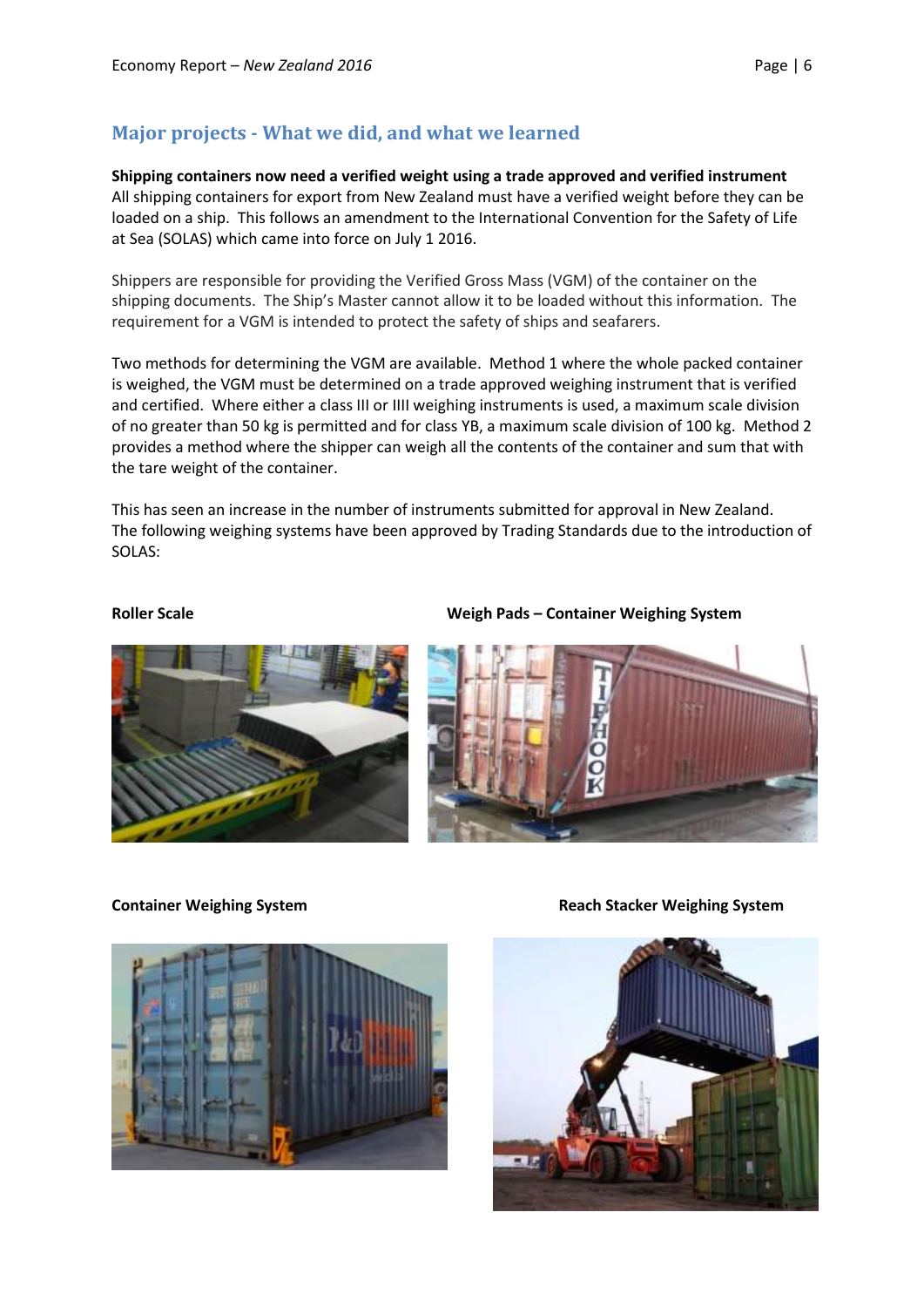

**Straddle Carrier Weighing System Fork Weighing System** 

# **Toplift Container Weighing System Toplift Container Weighing System**







**Weighing System on Flatrack**

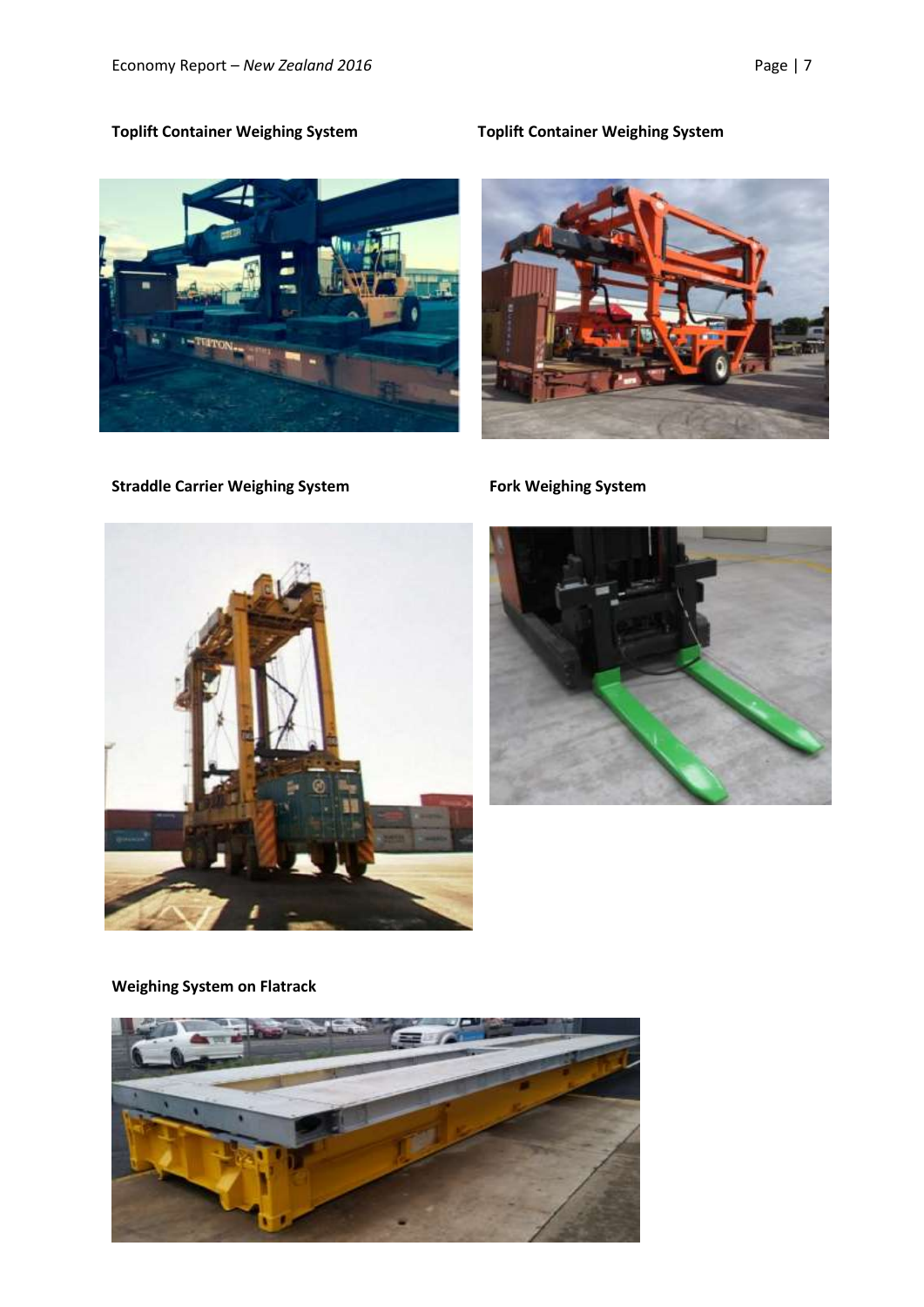### **Trading Standards introduce an automated reporting system**

During an inspection, Inspectors will capture the data on an ipad application called 'I-auditor' that was introduced last year. This year a project was completed to automatically generate reports from the captured information located in our data management system.

Trading Standards worked with an IT developer to extract the information into a data warehouse. A reporting toolset called SAP Business Objects was then implemented to allow Inspectors and Management to analyse the data for emerging trends, areas of interest and performance of both Accredited Persons and Inspectors.



Enforcements during FY 15/16:



|                             | Doc          | <b>Grumpy</b> | <b>Happy</b> | Bashful | <b>Snoopy</b>           | Sleepy | Dopey. | <b>Minn White</b> |
|-----------------------------|--------------|---------------|--------------|---------|-------------------------|--------|--------|-------------------|
| <b>Weighing Instruments</b> | 29           | 4             |              |         | 盈                       | 9      | ö      |                   |
| Measuring Instruments       | 20           |               | 11           | Q       | A                       | o      | ö.     | o                 |
| Goods Impections            | 0            |               |              |         | 菡                       | o      | ä.     | 15                |
| AGS:                        | $\mathbf{Q}$ | 2             | Q            |         |                         | o      | v      |                   |
| <b>Inspections</b>          | 10           |               |              |         | 10                      | Q      |        |                   |
| ComplaintEnquiry            |              |               |              | ٠       | 2                       | 9      |        |                   |
| AP Observation              | $\tau$       | 0             | đ            | Ö       | $\overline{\mathbf{z}}$ | 0      | Q      |                   |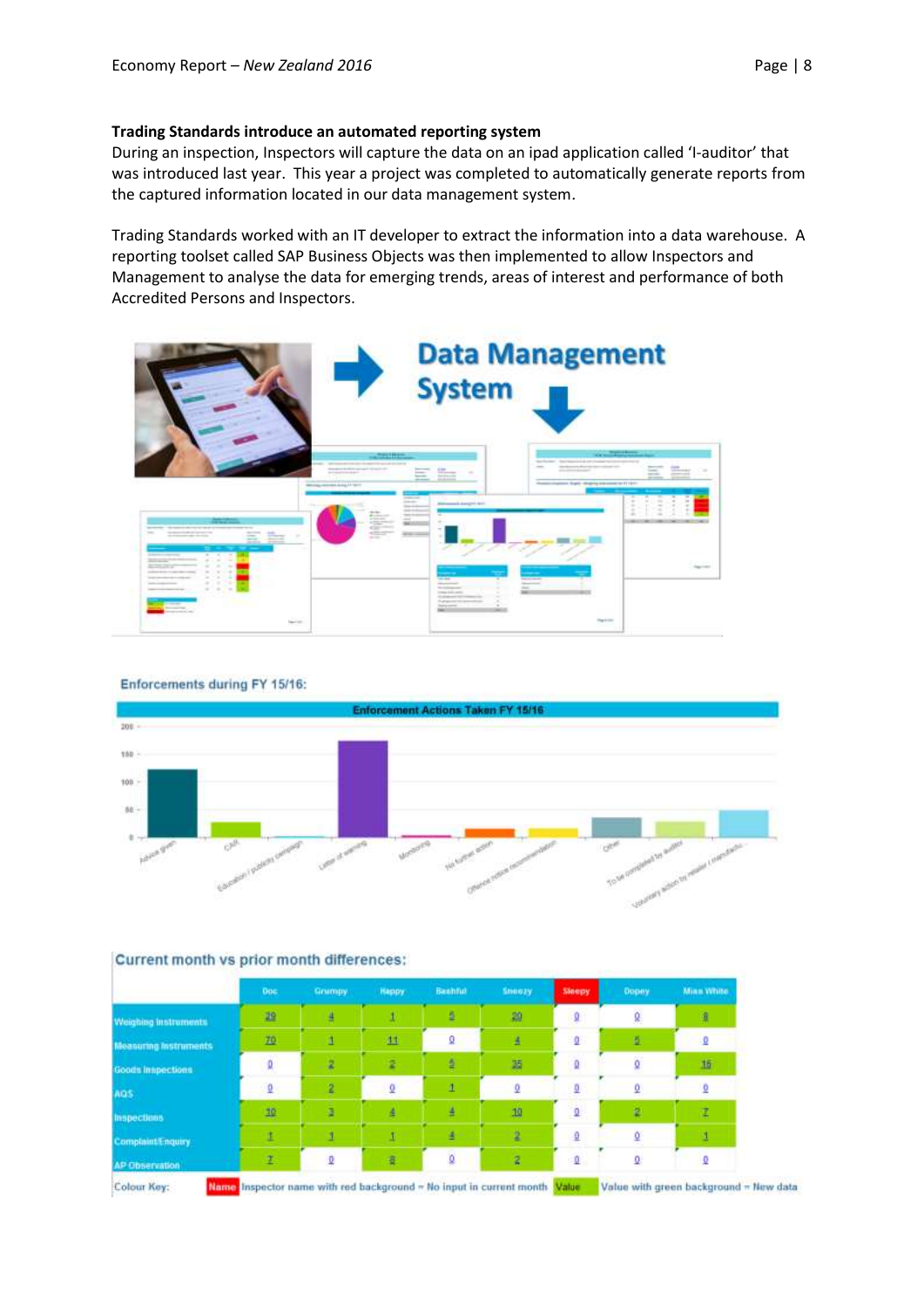# **SECTION 3 – Future focus**

# **New initiatives planned (next 1-2 years)**

### **Seeking Certification to ISO 9001 : 2015**

In July 2015, Trading Standards obtained certification to the Quality Management System ISO 9001:2008. MBIE's Consumer Protection and Standards branch that Trading Standards is located within was impressed by the benefits it had provided and requested Trading Standards to lead a project to attain a branch wide certification.

With the recent release of the revised Quality Management System, ISO 9001 : 2015, Trading Standards is in the process of updating its system to reflect the new requirements to include the following functions:

- Trading Standards ISO 17025 mass standards Laboratory
- Standards New Zealand
- Consumer Protection
- Occupational Licensing
- Radio Spectrum

### **40th Anniversary of New Zealand being metric**

14 December 2016 marks the 40th anniversary of New Zealand adopting the metric system. Trading Standards is preparing to recognise the occasion by holding a lunchtime seminar event with an expected attendance of 150 people. The event will feature four speakers providing 10 min presentations on 'the importance of accurate measurement' in their fields of expertise. This includes medical measurement, electricity measurement, measuring global warming and calibrating police instruments.

### **All of measurement video for New Zealand**

A three minute animated video is to be developed to raise awareness to the measurement regime in New Zealand and how the different organisations involved; legal metrology, scientific metrology and accreditation, are all interconnected.

### **Development of e-learning modules for Accredited Persons**

Trading Standards intends to develop bespoke online training modules for Accredited Persons (approved verifiers) which they will be required to complete as part of their initial compliance audit and ongoing competency assessments.

Modules will be developed for weighing instruments, fuel dispensers and the accreditation scheme.